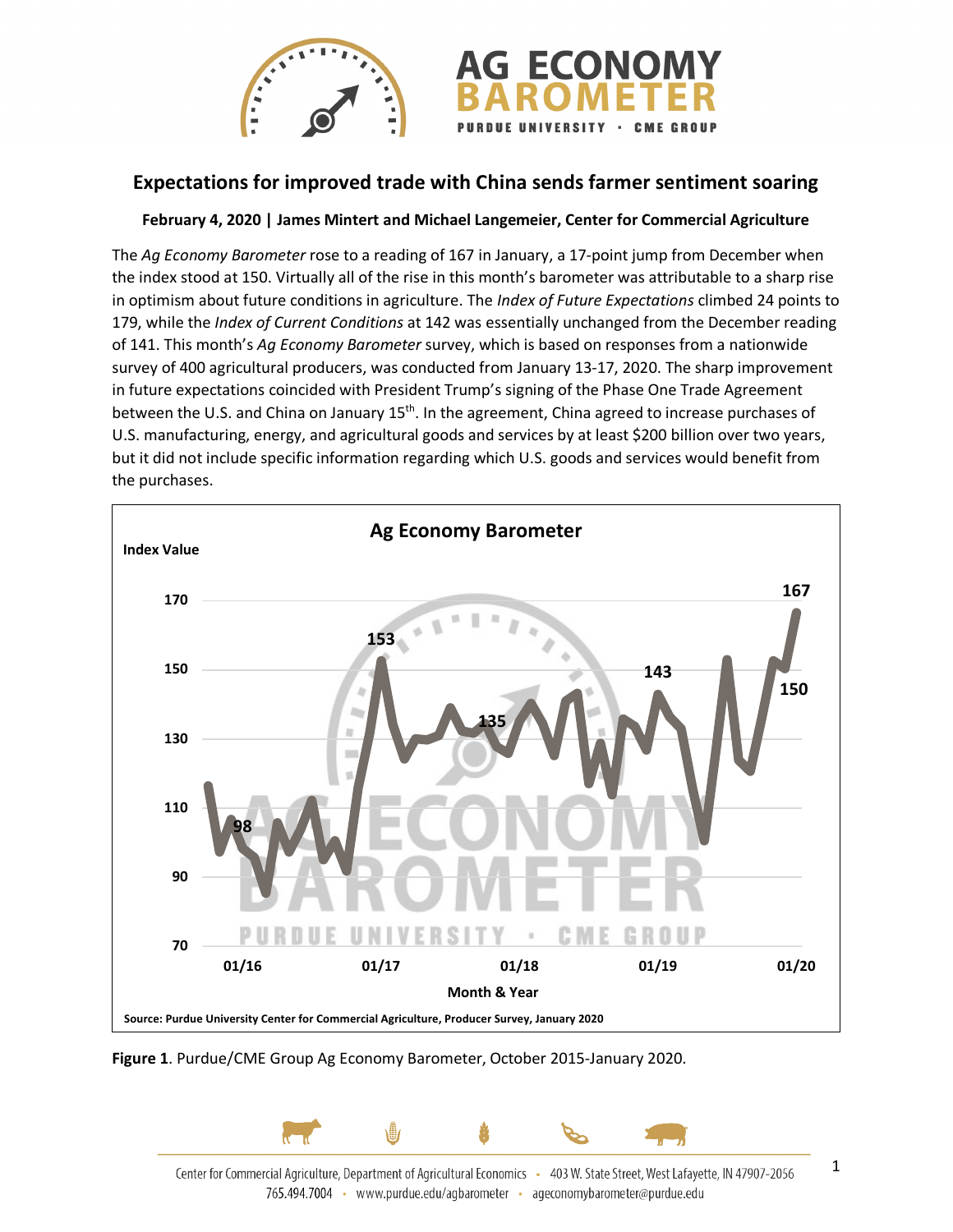



**Figure 2.** Indices of Current Conditions and Future Expectations, October 2015-December 2019.

Agricultural producers have become noticeably more optimistic about the future of agricultural trade over the last several months. As recently as October, just 55 percent of the farmers in our survey said they expect to see U.S. ag exports increase over the next 5 years. That changed in November and continued through the January survey as 70 to 71 percent of survey respondents said they expect to see ag exports rise in the upcoming years. At the same time, the percentage of producers with a pessimistic ag export outlook declined, as just 4 percent of respondents in January said they expect to see an export decline. That represents a shift from late summer when 10 to 12 percent of producers in our survey said they expect exports to decline over the next five years.

Part of the improvement in farmers' trade outlook can be traced to a shift in their expectations regarding the trade dispute with China. Although the Phase One Trade Agreement with China did not explicitly address the soybean trade dispute, the percentage of farmers who expect the soybean trade dispute to be settled soon rose to 69 percent in January from 54 percent in December. That percentage has been rising steadily since July when just 22 percent of producers said they expected a quick resolution to the soybean trade dispute. At the same time, 80 percent of farmers in January said they expect a favorable outcome to the trade dispute with China compared to 72 percent who felt that way in December.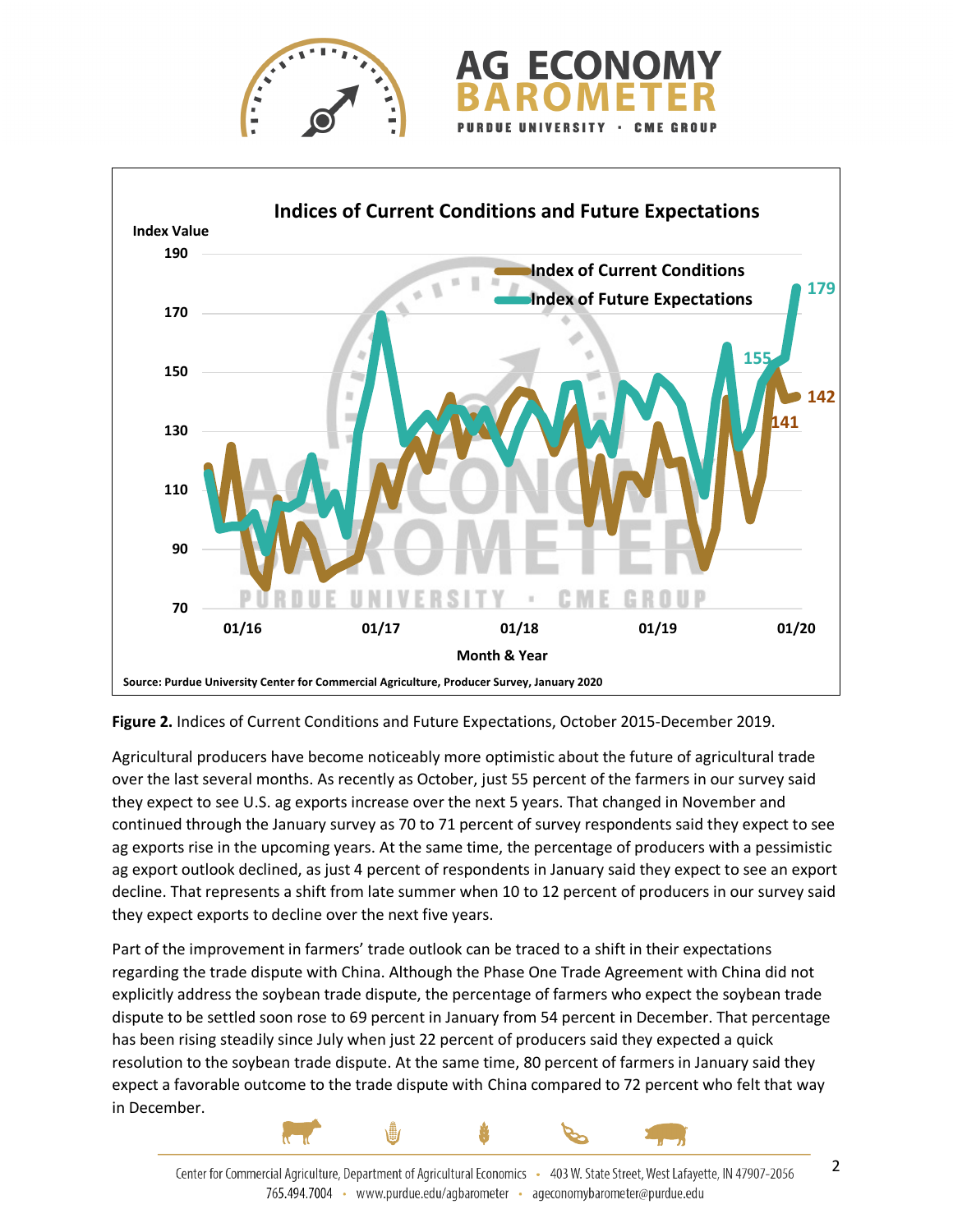



**Figure 3.** Do You Think it is Likely or Unlikely that the Soybean Trade Dispute with China Will Be Settled Soon?, March 2019-January 2020.

Despite the big improvement in future expectations among farmers in our survey, the Farm Capital Investment Index in January actually fell 4 points below December's to a reading of 68. The index is based upon a question that asks farmers whether now is a good or bad time to make large investments in things like farm machinery and buildings. The index has ranged from the high 60s to the low 70s since November and, despite the small decline in the January reading, remains much stronger than it was in late summer and early fall when it ranged from the high 40s to the high 50s.

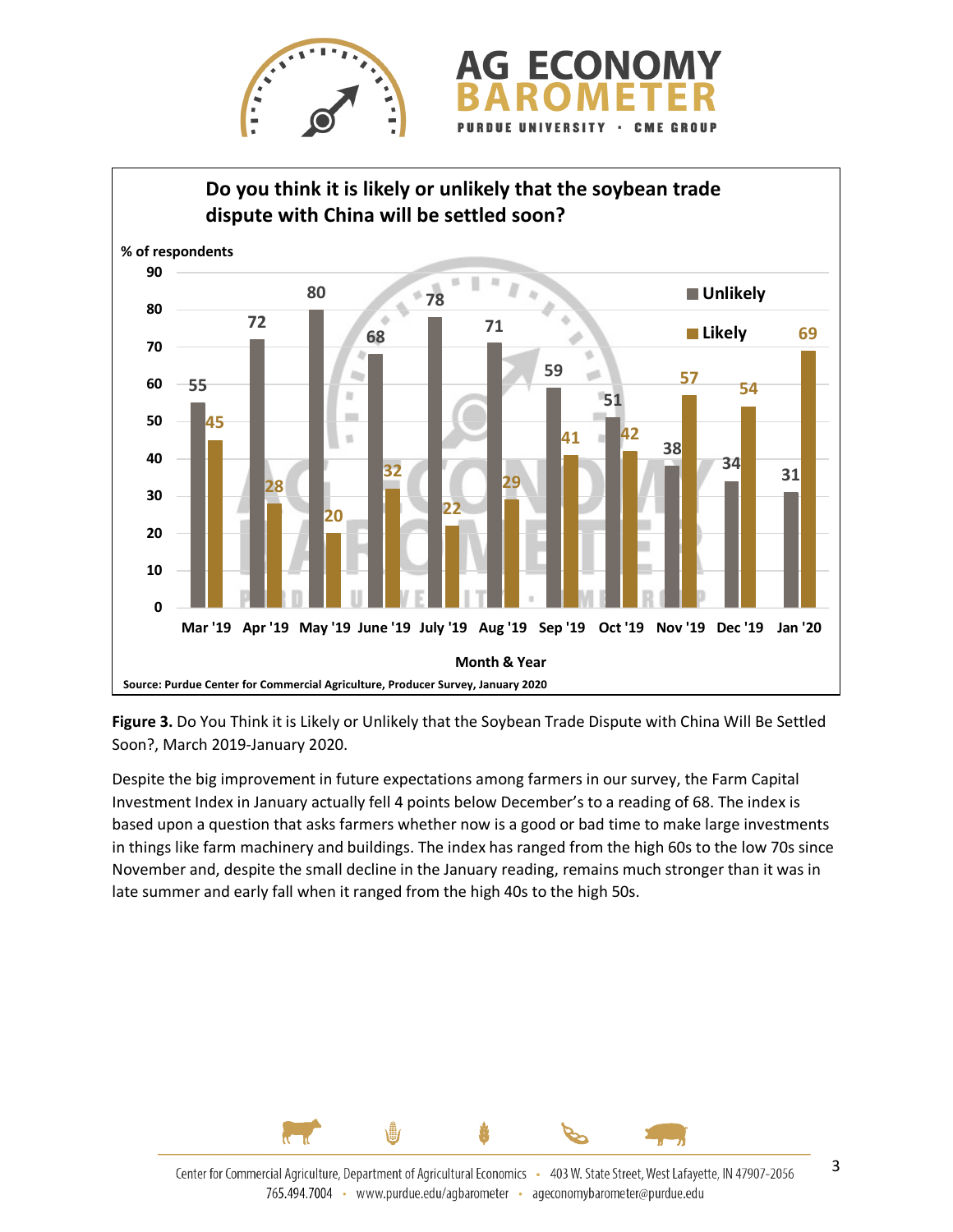





**Figure 4.** Farm Capital Investment Index, October 2015-January 2020.

Each winter, we ask producers about future plans for their farming operation. Specifically, we ask what is a reasonable growth rate for their farming operation over the upcoming five years? Over the five years that we've included this question on the barometer survey, there has consistently been a small percentage of farms that plan to grow rapidly and a relatively large group who either has no plans to grow or actually plans to exit or retire from farming. That was true again this year. But what was noticeable this year was a trend in the responses with the percentage of farms that either have no plans to grow or actually plan to exit/retire from farming rising over time. For example, two years ago 28 percent of respondents said they had no plans to grow, while a year ago 38 percent of respondents said they had no plans to grow their operation. In January 2020, that percentage rose again to 44 percent of respondents. Combined, farms that either have no plans to grow or plan to exit/retire totaled 56 percent of the farms in the January 2020 survey, compared to 50 percent last year, and just 39 percent two years ago. Correspondingly, fewer farms in this year's survey indicated that they expect to grow rapidly compared to prior years. The rise in the number of farms that don't plan to grow could be a response to a perceived rise in risk on the part of farm operators.

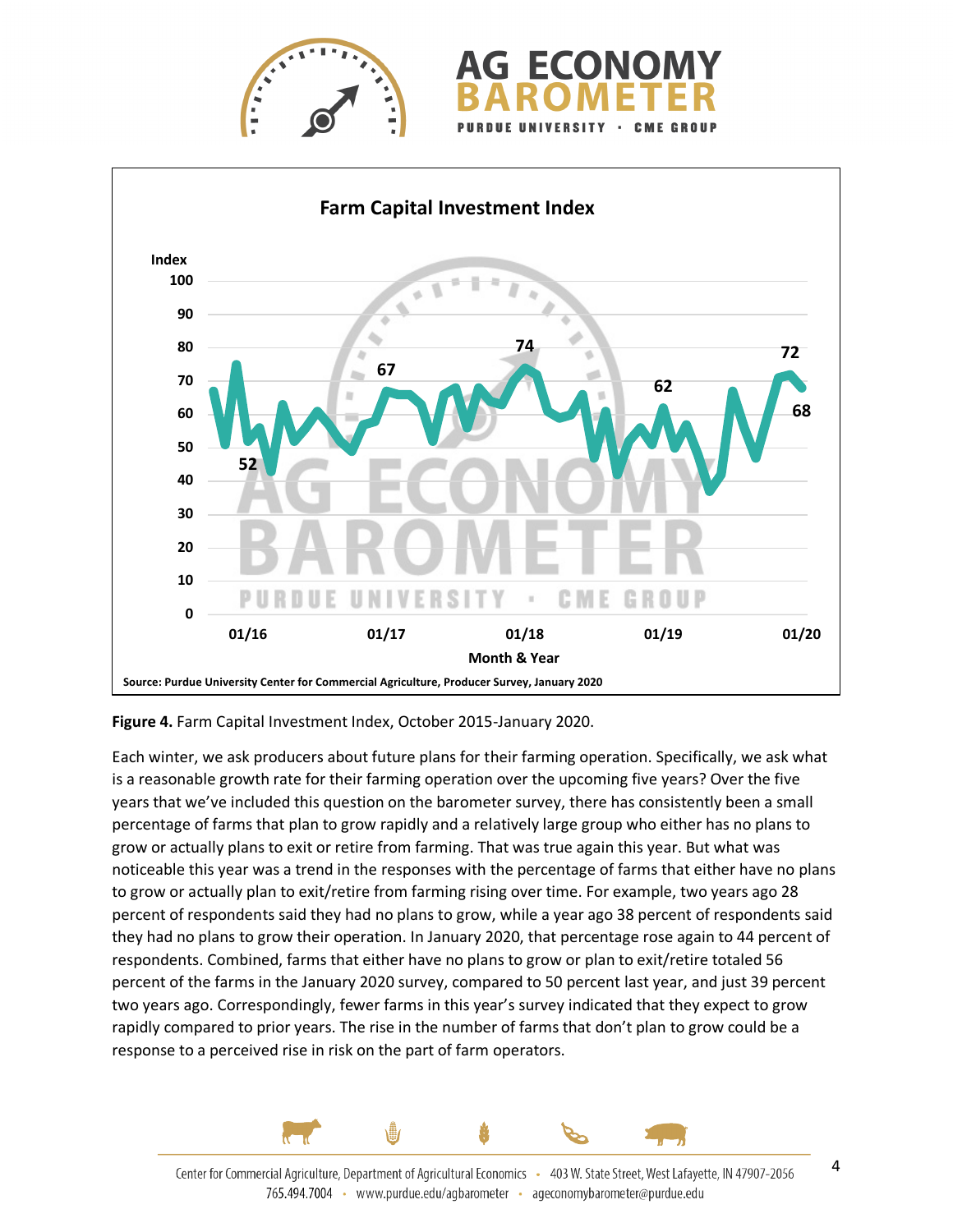



**Figure 5.** What is a reasonable annual growth rate expectation you have for your farm over the next 5 years?, 2016-2020.

Farmers are faced with a March 15 deadline to sign-up for the USDA's Agriculture Risk Coverage (ARC) or the Price Loss Coverage (PLC) program under the 2018 Farm Bill. This year's sign-up is for the 2019 and 2020 crop years and farmers can choose different programs for corn or soybeans. USDA's Farm Service Agency indicates that the vast majority of farmers have not enrolled their farms yet. To learn more about farmers' perspective on which program might be more attractive, we asked farmer's which program they planned to enroll in for corn for the 2019 and 2020 crop years? The majority (57 percent) of farms in our survey are still uncertain about which program they will choose. However, among the farmers who have decided, there appeared to be a shift away from the program choice made by many farmers for the 2014 Farm Bill. Under the 2014 Farm Bill, the most popular program choice among corn farmers was the ARC-County program. This month's survey responses indicate that might not be the case for the 2018 Farm Bill sign-up. In our January survey, the PLC program was chosen by 23 percent of respondents, while 14 percent of respondents chose the ACR-County program. However, unlike in the 2014 Bill sign-up period, the ARC-Individual Coverage program appears to be a viable option for a significant number of producers as 6 percent of respondents indicated that was their preferred program choice.